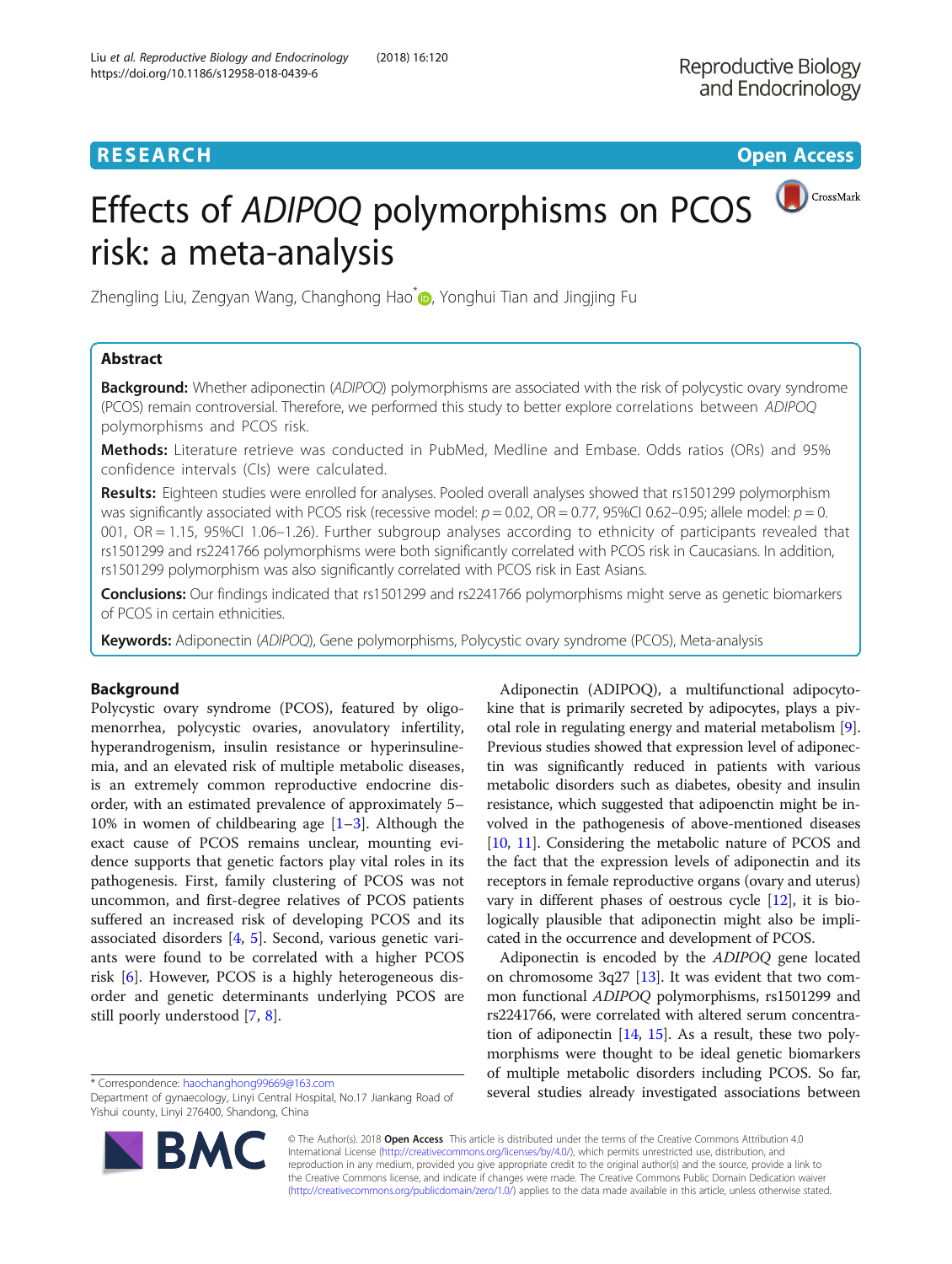<span id="page-1-0"></span>these ADIPOQ polymorphisms and PCOS risk, but the results of these studies were controversial [[16](#page-5-0)–[33](#page-5-0)]. Therefore, we performed the present meta-analysis to better explore potential roles of ADIPOQ polymorphisms in PCOS.

# Methods

# Literature search and inclusion criteria

This meta-analysis was adhered to the Preferred Reporting Items for Systematic Reviews and Meta-analyses (PRISMA) guideline [[34\]](#page-5-0). Potentially related literatures (published before September 2018) were retrieved from PubMed, Medline and Embase using the following searching strategy: (adiponectin OR ADIPOQ) AND (polymorphism OR variant OR mutation OR genotype OR allele) AND (polycystic ovary syndrome OR PCOS). Furthermore, the references of retrieved articles were also screened for other potentially relevant studies.

To test the research hypothesis of this meta-analysis, included studies must meet all the following criteria: (1) case-control study on correlations between ADIPOQ polymorphisms and PCOS risk; (2) provide genotypic and/or allelic frequency of investigated ADIPOQ polymorphisms in cases and controls; (3) full text in English or Chinese available. Studies were excluded if one of the following criteria was fulfilled: (1) not relevant to ADIPOQ polymorphisms and PCOS; (2) case reports or case series; (3) abstracts, reviews, comments, letters and conference presentations. For duplicate publications, we only included the study with the largest sample size for analyses.

### Data extraction and quality assessment

The following data were extracted from included studies: (1) the name of the first author; (2) publication time; (3) country and ethnicity; (4) sample size; and (5) genotypic distributions of ADIPOQ polymorphisms in cases and controls. Additionally, the probability value ( $p$  value) of Hardy-Weinberg equilibrium (HWE) was also calculated. When necessary, we wrote to the corresponding authors for raw data. We used the Newcastle-Ottawa scale (NOS) to assess the quality of eligible studies [\[35](#page-5-0)]. This scale has a score range of zero to nine, and studies with a score of more than seven were thought to be of high quality. Two reviewers conducted data extraction and quality assessment independently. Any disagreement

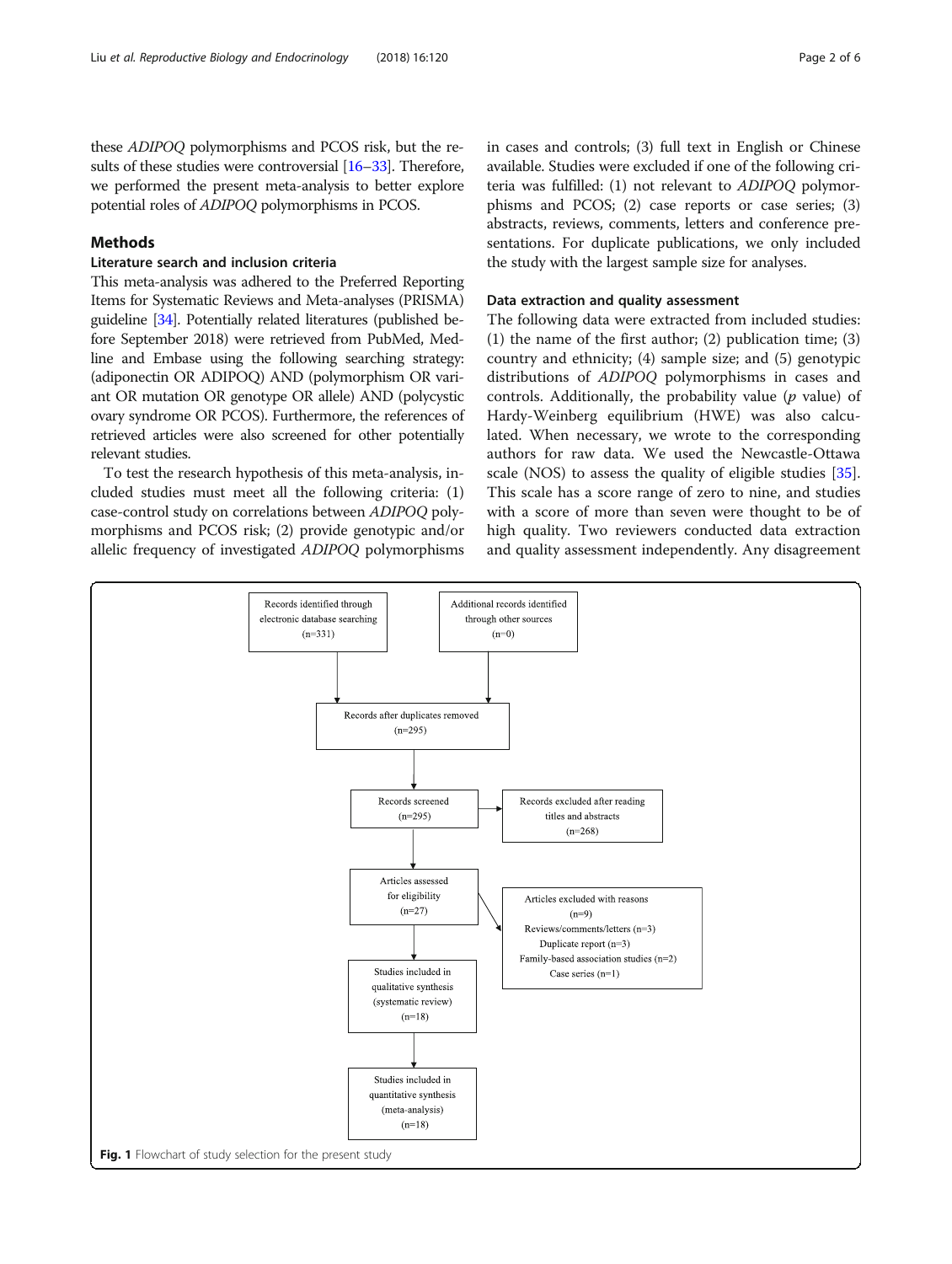<span id="page-2-0"></span>between two reviewers was solved by discussion until a consensus was reached.

### Statistical analysis

All statistical analyses were conducted with Review Manager Version 5.3.3 (The Cochrane Collaboration, Software Update, Oxford, United Kingdom). Odds ratios (ORs) and 95% confidence intervals (CIs) were calculated to estimate strength of associations between ADIPOQ polymorphisms and PCOS risk in all possible genetic models, and  $p$  values ≤0.05 were considered to be statistically significant. Between-study heterogeneities were evaluated with  $I^2$ statistic. If  $I^2$  was greater than 50 %, random-effect models (REMs) would be used to pool the data. Otherwise, fixed-effect models (FEMs) would be employed for synthetic analyses. Subgroup analyses by ethnicity were

**Table 1** The characteristics of included studies

| First author, year           | Country    | Ethnicity  | Age                     | Sample  | Genotype distribution |                 | P-value           | <b>NOS</b>      |
|------------------------------|------------|------------|-------------------------|---------|-----------------------|-----------------|-------------------|-----------------|
|                              |            |            | (years)<br>Case/Control | size    | Cases Controls        |                 | for<br><b>HWE</b> | score           |
| rs1501299 G/T                |            |            |                         |         | GG/GT/TT              | GG/GT/TT        |                   |                 |
| Alfaqih 2018 [16]            | Jordon     | West Asian | 23.9/24.2               | 154/151 | 62/77/15              | 64/54/33        | 0.002             | 8               |
| Czeczuga-Semeniuk 2018 [17]  | Poland     | Caucasian  | 24.6/23.2               | 294/78  | 156/117/21            | 25/49/4         | 0.002             | 8               |
| Escobar-Morreale 2006 [19]   | Spain      | Caucasian  | <b>NA</b>               | 76/40   | 30/39/7               | 15/21/4         | 0.390             | 7               |
| Heinonen 2005 [21]           | Finland    | Caucasian  | <b>NA</b>               | 143/245 | 77/58/8               | 110/110/25      | 0.744             | $\overline{7}$  |
| Li 2011 [22]                 | Korea      | East Asian | ΝA                      | 144/159 | 61/73/10              | 48/87/24        | 0.131             | $\overline{7}$  |
| Nambiar 2016 [23]            | India      | West Asian | 28.6/31.1               | 282/200 | 94/165/23             | 86/99/15        | 0.060             | 8               |
| Pau 2013 [25]                | <b>USA</b> | Mixed      | <b>NA</b>               | 525/472 | <b>NA</b>             | <b>NA</b>       | <b>NA</b>         | $\overline{7}$  |
| Radavelli-Bagatini 2013 [26] | Brazil     | Mixed      | <b>NA</b>               | 80/1500 | 42/27/11              | 671/672/157     | 0.556             | $\overline{7}$  |
| Ramezani Tehrani 2013 [27]   | Iran       | West Asian | 26.6/30.8               | 186/156 | 92/76/18              | 77/71/8         | 0.100             | $\overline{7}$  |
| Ranjzad 2012 [28]            | Iran       | West Asian | 27.1/31.1               | 181/181 | 92/77/12              | 91/79/11        | 0.254             | 8               |
| San Millán 2004 [29]         | Spain      | Caucasian  | 24.6/31.1               | 72/42   | 28/34/10              | 18/20/4         | 0.643             | $\overline{7}$  |
| Xita 2005 [30]               | Greece     | Caucasian  | 23.7/24.8               | 100/140 | 39/49/12              | 52/73/15        | 0.152             | $\overline{7}$  |
| Yoshihara 2009 [31]          | Japan      | East Asian | 29.1/29.8               | 38/97   | 19/15/4               | 58/24/15        | < 0.001           | 8               |
| Zhang 2008 [32]              | China      | East Asian | 28.7/29.6               | 120/120 | 56/46/18              | 41/50/29        | 0.083             | 8               |
| Zhang 2015 [33]              | China      | East Asian | 27.0/27.2               | 207/192 | 119/78/10             | 95/75/22        | 0.229             | $\overline{7}$  |
| rs2241766 T/G                |            |            |                         |         | TT/TG/GG              | <b>TT/TG/GG</b> |                   |                 |
| Alfaqih 2018 [16]            | Jordon     | West Asian | 23.9/24.2               | 154/149 | 92/48/14              | 93/42/14        | 0.008             | 8               |
| Czeczuga-Semeniuk 2018 [17]  | Poland     | Caucasian  | 24.6/23.2               | 294/78  | 255/39/0              | 62/16/0         | 0.313             | 8               |
| Demirci 2010 [18]            | Turkey     | Caucasian  | 24.1/23.8               | 96/93   | 70/20/6               | 74/16/3         | 0.091             | 8               |
| Escobar-Morreale 2006 [19]   | Spain      | Caucasian  | ΝA                      | 76/40   | 55/20/1               | 26/13/1         | 0.673             | $\overline{7}$  |
| Haap 2005 [20]               | Germany    | Caucasian  | 27.4/38.9               | 53/542  | 38/8/7                | 414/112/16      | 0.016             | 8               |
| Heinonen 2005 [21]           | Finland    | Caucasian  | <b>NA</b>               | 143/245 | 125/17/1              | 222/22/1        | 0.572             | 7               |
| Li 2011 [22]                 | Korea      | East Asian | <b>NA</b>               | 144/159 | 79/59/6               | 72/84/3         | < 0.001           | $\overline{7}$  |
| Nambiar 2016 [23]            | India      | West Asian | 28.6/31.1               | 282/200 | 213/60/9              | 156/40/4        | 0.453             | 8               |
| Panidis 2004 [24]            | Greece     | Caucasian  | 23.4/29.4               | 132/100 | 92/33/7               | 81/17/2         | 0.340             | 7               |
| Radavelli-Bagatini 2013 [26] | Brazil     | Mixed      | <b>NA</b>               | 80/1500 | 64/14/2               | 1122/356/22     | 0.297             | $7\overline{ }$ |
| Ramezani Tehrani 2013 [27]   | Iran       | West Asian | 26.6/30.8               | 186/156 | 142/42/2              | 106/46/4        | 0.707             | 7               |
| Ranjzad 2012 [28]            | Iran       | West Asian | 27.1/31.1               | 181/181 | 144/34/2              | 121/54/6        | 0.993             | 8               |
| San Millán 2004 [29]         | Spain      | Caucasian  | 24.6/31.1               | 72/42   | 48/22/2               | 29/12/1         | 0.853             | $\overline{7}$  |
| Xita 2005 [30]               | Greece     | Caucasian  | 23.7/24.8               | 100/140 | 77/23/0               | 106/30/4        | 0.306             | $\overline{7}$  |
| Yoshihara 2009 [31]          | Japan      | East Asian | 29.1/29.8               | 38/97   | 19/19/0               | 53/29/15        | 0.004             | 8               |
| Zhang 2008 [32]              | China      | East Asian | 28.7/29.6               | 120/120 | 57/54/9               | 74/42/4         | 0.504             | 8               |
| Zhang 2015 [33]              | China      | East Asian | 27.0/27.2               | 207/192 | 106/84/17             | 98/75/19        | 0.409             | $\overline{7}$  |

PCOS Polycystic ovary syndrome, HWE Hardy-Weinberg equilibrium, NOS Newcastle-Ottawa scale, NA Not available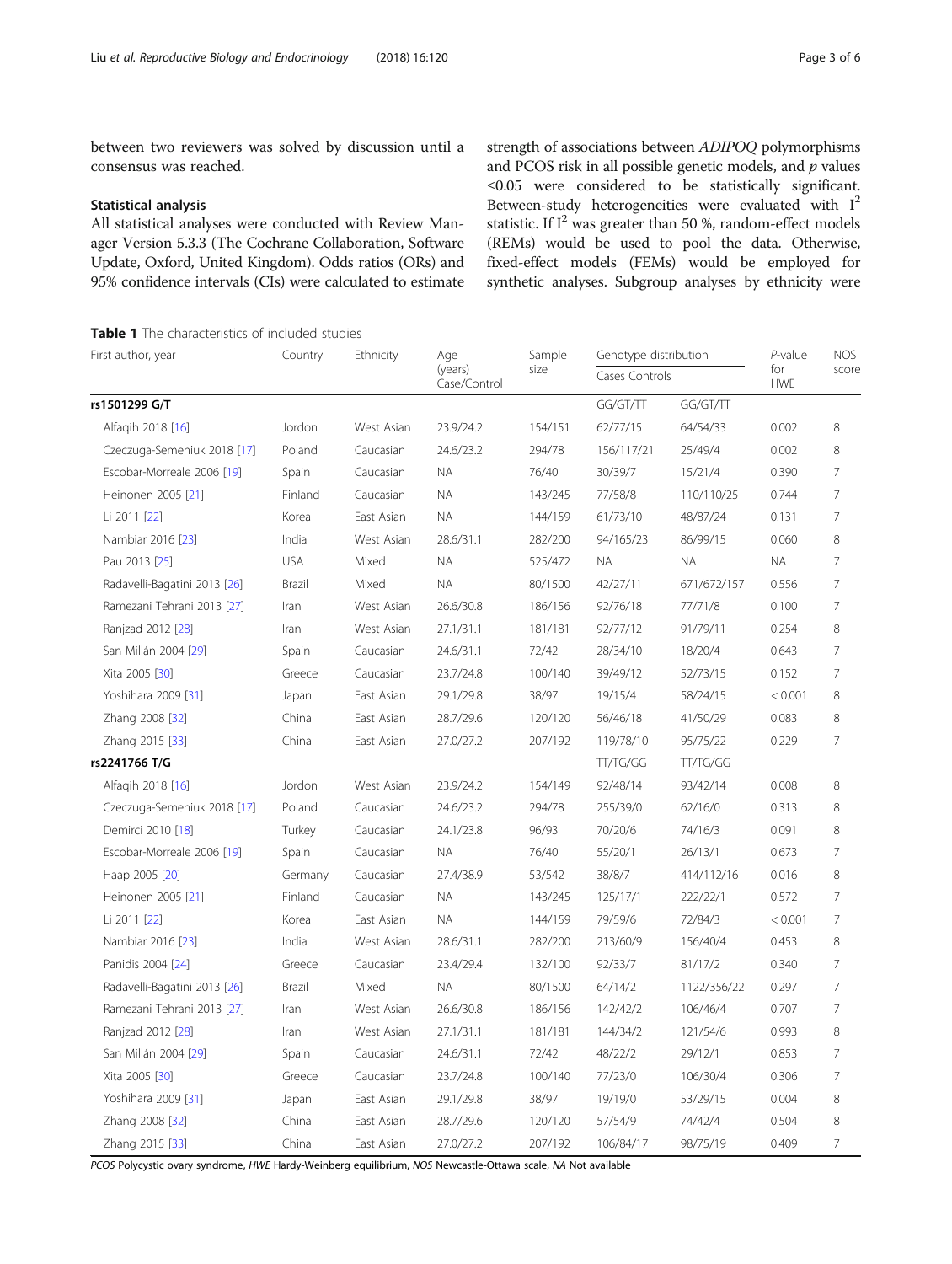<span id="page-3-0"></span>

| Population    | Sample    |                    | Dominant comparison              |                          |                | Recessive comparison         |                 |                    | Additive comparison |                 |                | Allele comparison      |                 |
|---------------|-----------|--------------------|----------------------------------|--------------------------|----------------|------------------------------|-----------------|--------------------|---------------------|-----------------|----------------|------------------------|-----------------|
|               | S         |                    | P value OR (95%Cl)               | $\mathsf{I}^2$ statistic | P value        | OR (95%CI)                   | $l^2$ statistic |                    | P value OR (95%Cl)  | $I^2$ statistic | P value        | OR (95%CI)             | $l^2$ statistic |
| rs1501299 G/T |           | $GG \vee S \vee T$ |                                  |                          |                |                              |                 | $GT \vee S.G + T$  |                     |                 | G vs. T        |                        |                 |
| Overall       |           |                    | 2602/3773 0.10 1.17 (0.97-1.42)  | 52%                      | 0.02           | $0.77$ ( $0.62 - 0.95$ ) 46% |                 | 0.52               | $0.94(0.76 - 1.15)$ | 58%             | 0.001          | 1.15 (1.06-1.26)       | 43%             |
| Caucasian     | 685/545   |                    | $(0.007 \t 1.40 \t (1.09-1.79))$ | 42%                      | 0.79           | $0.94(0.62 - 1.45)$          | 0%              | 5c                 | $0.73(0.58-0.93)$   | 48%             | 0.03           | 1.22 (1.02-1.46)       | 22%             |
| East Asian    | 509/568   | 0.006              | $1.41(1.10 - 1.81)$              | 37%                      | 0.0003         | $0.48(0.32 - 0.71)$          | $\frac{6}{3}$   | 0.76               | $0.96(0.75 - 1.23)$ | 17%             | 0.0001         | $1.44(1.20 - 1.73)$    | 2%              |
| West Asian    | 803/688   | 0.19               | $0.87(0.71 - 1.07)$              | 4%                       | 0.88           | $0.95(0.47 - 1.89)$          | 70%             | 0.30               | 1.19 (0.85-1.68)    | 62%             | 0.52           | $0.95$ $(0.81 - 1.11)$ | 31%             |
| rs2241766 T/G |           | TT vs. TG + GG     |                                  |                          | GG vs. TT + TG |                              |                 | $TG$ vs. $TT + GG$ |                     |                 | Tvs. G         |                        |                 |
| Overall       | 2358/4034 | 0.63               | $1.03(0.91 - 1.18)$              | 46%                      | 0.54           | $1.10(0.81 - 1.50)$          | 41%             | 0:44               | $0.95(0.83 - 1.09)$ | 44%             | 001            | 1.00 (0.84-1.19)       | 54%             |
| Caucasian     | 966/1280  | 0.32               | $0.89(0.70 - 1.12)$              | 22%                      | 0.04           | $1.93(1.05 - 3.56)$          | 26%             | 0.84               | $1.03(0.80 - 1.31)$ | 6%              | $\overline{c}$ | $0.84(0.68 - 1.04)$    | 46%             |
| East Asian    | 509/568   | 0.74               | $0.93$ $(0.62 - 1.40)$           | 61%                      | 0.86           | $1.10(0.40 - 3.02)$          | 59%             | 0.54               | $1.17(0.71 - 1.93)$ | 73%             | 0.95           | $0.99(0.73 - 1.35)$    | 58%             |
| West Asian    | 803/686   | $\overline{0.31}$  | $1.22(0.83 - 1.80)$              | 65%                      | 0.56           | 0.85 (0.49-1.47)             | 8%              | 0.31               | 0.83 (0.59-1.18)    | 53%             | 032            | 1.19 (0.84-1.69)       | 67%             |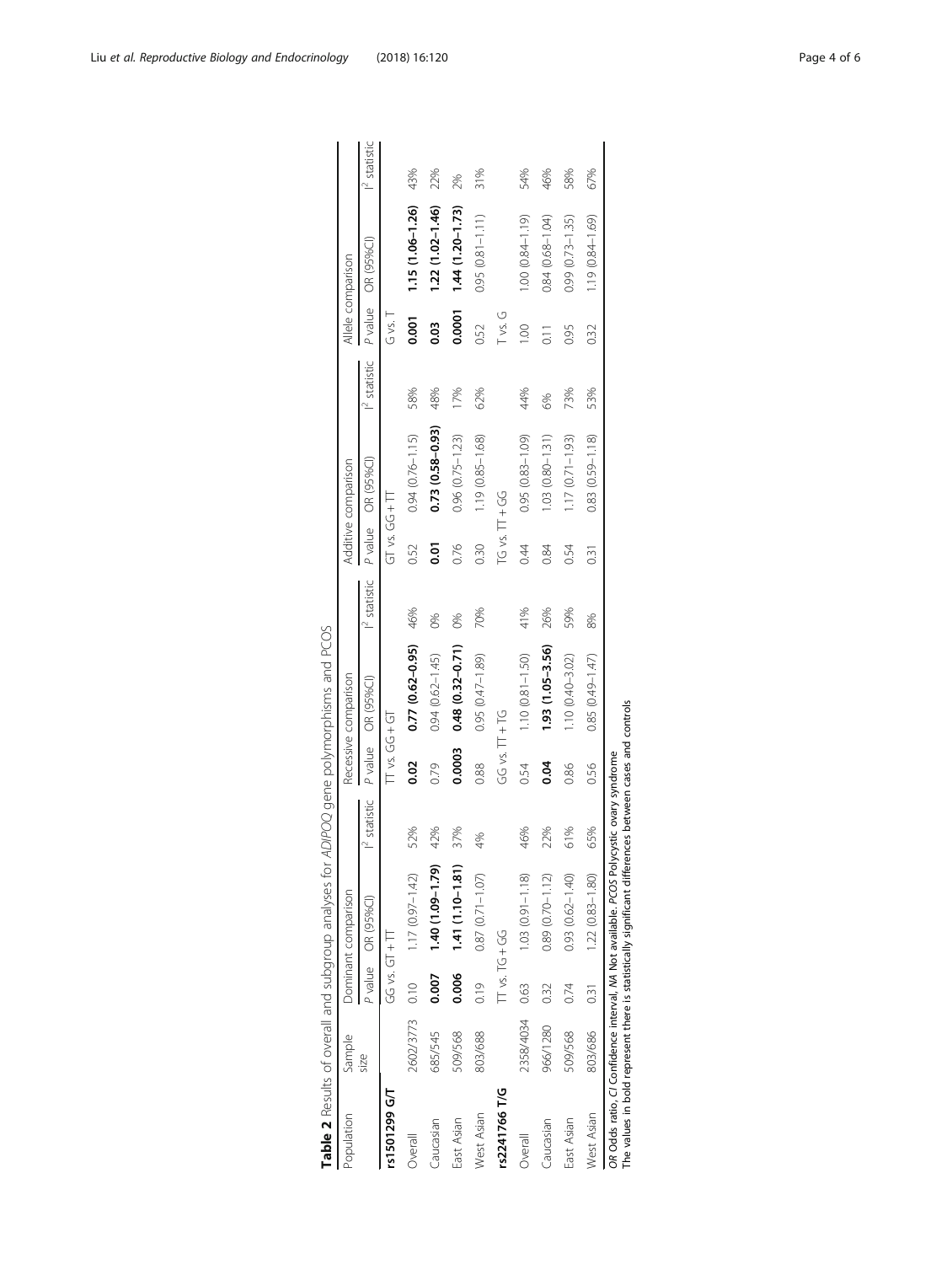subsequently performed. Sensitivity analyses were conducted to examine the stability of synthetic results. Funnel plots were used to evaluate possible publication bias.

## Results

## Characteristics of included studies

We found 331 potential relevant articles. Among these articles, a total of 18 eligible studies were finally included for synthetic analyses (see Fig. [1\)](#page-1-0). The NOS score of eligible articles ranged from 7 to 8, which indicated that all included studies were of high quality. Baseline characteristics of included studies were shown in Table [1.](#page-2-0)

### Overall and subgroup analyses

To investigate potential correlations between ADIPOQ polymorphisms and PCOS risk, fifteen studies about rs1501299 polymorphism and seventeen studies about rs2241766 polymorphism were included for pooled analyses. A significant association with PCOS risk was detected for rs1501299 (recessive model:  $p = 0.02$ , OR = 0.77, 95%CI 0.62-0.95; allele model:  $p = 0.001$ , OR = 1.15, 95%CI 1.06–1.26) polymorphism in overall analyses. Further subgroup analyses according to ethnicity of participants revealed that rs1501299 and rs2241766 polymorphisms were both significantly correlated with PCOS risk in Caucasians. In addition, rs1501299 polymorphism was also significantly correlated with PCOS risk in East Asians (see Table [2\)](#page-3-0).

#### Sensitivity analyses

We performed sensitivity analyses by excluding studies that deviated from HWE. No alterations of results were detected in sensitivity analyses, which suggested that our findings were statistically reliable.

## Publication biases

Publication biases were evaluated with funnel plots. We did not find obvious asymmetry of funnel plots in any comparisons, which indicated that our findings were unlikely to be impacted by severe publication biases.

# **Discussion**

To the best of our knowledge, this is so far the most comprehensive meta-analysis on correlations between ADI-POQ polymorphisms and PCOS risk. Our overall and subgroup analyses demonstrated that rs1501299 and rs2241766 polymorphisms were both significantly correlated with PCOS risk in Caucasians. Moreover, rs1501299 polymorphism was also significantly correlated with PCOS risk in East Asians.

There are several points that need to be addressed about this meta-analysis. Firstly, previous experimental studies showed that mutant alleles of investigated polymorphisms were correlated with decreased adiponectin

generation, which may partially explain our positive findings [\[14](#page-5-0), [15](#page-5-0)]. Secondly, the pathogenic mechanism of PCOS is highly complex, and hence it is unlikely that a single gene polymorphism could significantly contribute to its development. As a result, to better illustrate potential correlations of certain gene polymorphisms with PCOS, we strongly recommend further studies to perform haplotype analyses and explore potential gene-gene interactions.

As with all meta-analysis, this study certainly has some limitations. First, our results were derived from unadjusted analyses due to lack of raw data, and lack of further adjusted analyses for potential confounding factors may impact the reliability of our findings [[36](#page-5-0)]. Second, obvious heterogeneities were found in several subgroups, which indicated that the controversial results of included studies could not be fully explained by differences in ethnic background, and other baseline characteristics of participants may also contribute to between-study heterogeneities [\[37](#page-5-0)]. Third, associations between ADIPOQ polymorphisms and PCOS risk may also be modified by gene-gene and gene-environmental interactions. However, most eligible studies ignore these potential interactions, which impeded us to perform relevant analyses accordingly [\[38](#page-5-0)]. To sum up, our findings should be cautiously interpreted on account of above mentioned limitations.

#### Conclusions

In conclusion, our meta-analysis suggested that rs1501299 and rs2241766 polymorphisms might serve as genetic biomarkers of PCOS in certain ethnicities. However, further well-designed studies are still warranted to confirm our findings.

#### Abbreviations

ADIPOQ: Adiponectin; HWE: Hardy-Weinberg equilibrium; NOS: Newcastle-Ottawa scale; PCOS: Polycystic ovary syndrome

#### Acknowledgments

None.

#### Funding

None.

#### Availability of data and material

The current study was based on results of relevant published studies.

#### Informed consent

For this type of study formal consent is not required.

#### Authors' contributions

ZL and CH conceived of the study, participated in its design. ZL and ZW conducted the systematic literature review. YT and JF performed data analyses. ZL and CH drafted the manuscript. All gave final approval and agree to be accountable for all aspects of work ensuring integrity and accuracy.

#### Ethics approval and consent to participate

Not applicable.

# Consent for publication

Not applicable.